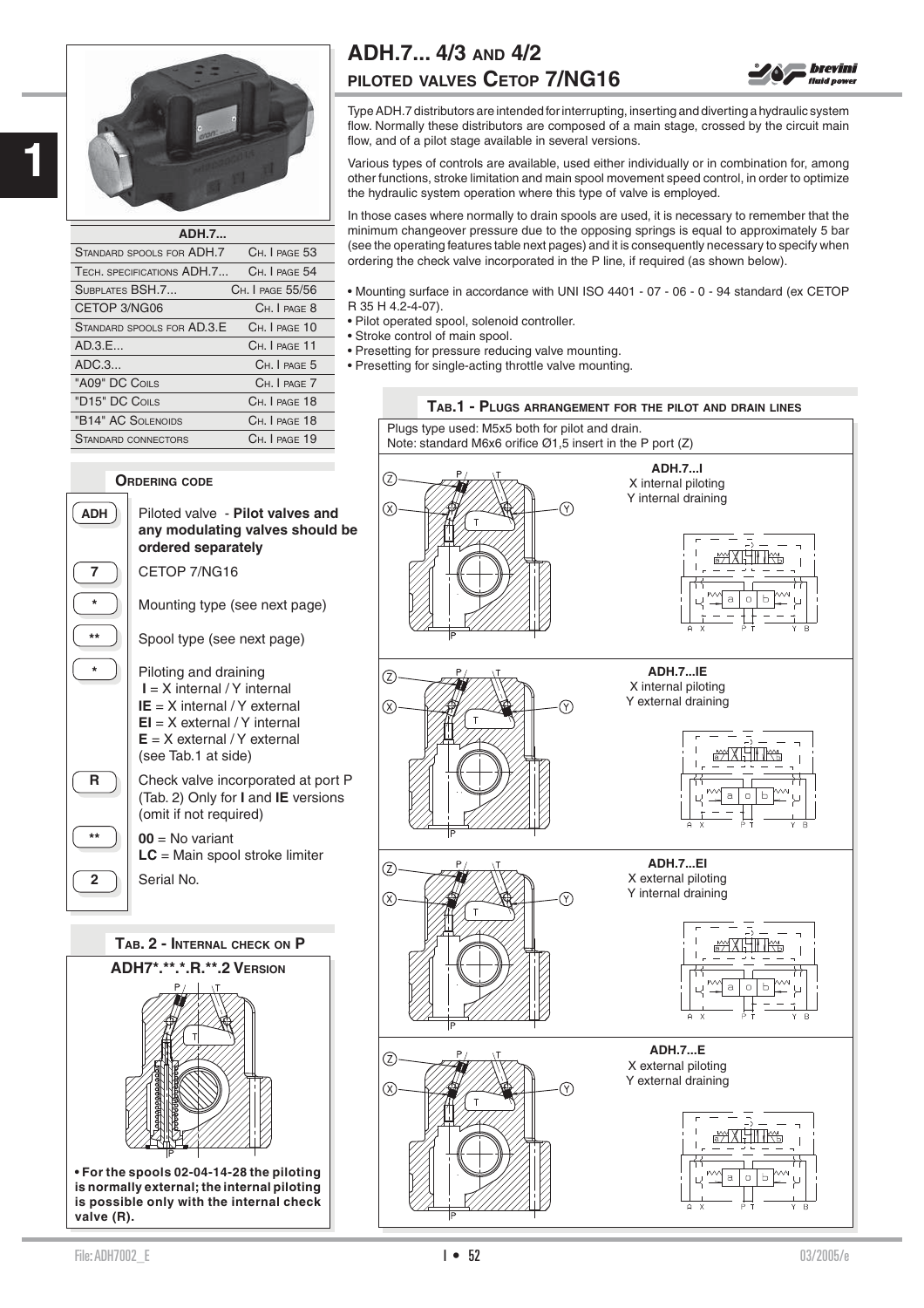

**1**



The two diagrams show the "Pressure drops" in relation to spools adopted for normal usage (see table).

The fluid used was a mineral based oil with a viscosity of 46 mm<sup>2</sup>/s at 40 $^{\circ}$  C.

| Spool | <b>Connections</b>               |                     |                     |                   |                     |                  |
|-------|----------------------------------|---------------------|---------------------|-------------------|---------------------|------------------|
| type  |                                  | $P \rightarrow A$   | $P \rightarrow B$   | $A \rightarrow T$ | $B\rightarrow T$    | $P\rightarrow T$ |
| 01    | <b>ENERGIZING</b><br>DE-ENERGIZ. | $\overline{2}$      |                     | 3                 | 3                   |                  |
| 02    | <b>ENERGIZING</b><br>DE-ENERGIZ. |                     |                     | З                 | З                   | $\overline{2}$   |
| 03    | <b>ENERGIZING</b><br>DE-ENERGIZ. | $\overline{2}$      | 1                   | 3                 | 3                   |                  |
| 04    | <b>ENERGIZING</b><br>DE-ENERGIZ. | 2                   | 2                   | 4                 | 4                   | 5                |
| 05    | <b>ENERGIZING</b><br>DE-ENERGIZ. | ī<br>$\overline{c}$ | 1<br>$\overline{c}$ | $\overline{2}$    | $\overline{2}$      |                  |
| 66    | <b>ENERGIZING</b><br>DE-ENERGIZ. | ī                   | ī                   | $\overline{2}$    | 3<br>$\overline{4}$ |                  |
| 10    | <b>ENERGIZING</b><br>DE-ENERGIZ. | $\overline{2}$      | $\mathbf{1}$        | 3                 | 3                   |                  |
| 14    | <b>ENERGIZING</b><br>DE-ENERGIZ. | 1                   | 1                   | 3                 | 3                   | $\overline{4}$   |
| 28    | <b>ENERGIZING</b><br>DE-ENERGIZ. | 1                   | 1                   | 3                 | 3                   | $\overline{4}$   |
| 23    | <b>ENERGIZING</b><br>DE-ENERGIZ. | $\overline{2}$      | ī                   | 3                 | 3                   |                  |
|       | Curve No.                        |                     |                     |                   |                     |                  |

**PRESSURE DROPS FOR INTERNAL CHECK ON P VERSION**



**SPOOLS AND MOUNTING TYPE**

| Spool | <b>Connections</b> |                  |                  |  |
|-------|--------------------|------------------|------------------|--|
| type  | $P\rightarrow A$   | $P\rightarrow B$ | $P\rightarrow T$ |  |
| 02    |                    |                  |                  |  |
| 04    |                    |                  |                  |  |
|       | Curve No.          |                  |                  |  |

The limit of use test has been carried out with external draining and orifice  $\varnothing$ 1,5 insert in the P port  $(Z)$ . The fluid used was a mineral based oil with a viscosity of 46 mm<sup>2</sup>/s at 40° C.

**(•) For the "E mounting" the locating spring works only with the steady system** (\* Spools with price increasing)

## **LIMIT OF USE**



| Spool<br>type | No.<br>Curve |
|---------------|--------------|
| 01            | 1            |
| 02            | 2            |
| 03            | 1            |
| 04            | 3            |
| 05            | 1            |
| 66            | 1            |
| 10            | 1            |
| 14            | 4            |
| 28            | 4            |
| 23            | 1            |
|               |              |

|                                | C mounting                                                                                                | A mounting                           | <b>B</b> mounting                                                                                 | E mounting $(•)$                                   | P mounting                                                                       |
|--------------------------------|-----------------------------------------------------------------------------------------------------------|--------------------------------------|---------------------------------------------------------------------------------------------------|----------------------------------------------------|----------------------------------------------------------------------------------|
| <b>Pilot</b><br><b>Piloted</b> | AD.3.E.03.C<br><b>ADH.7.C</b>                                                                             | AD.3.E.03.E<br><b>ADH.7.A</b>        | AD.3.E.03.F<br><b>ADH.7.B</b>                                                                     | AD.3.E.16.E<br><b>ADH.7.E</b>                      | AD3E16E/AD3E16F<br><b>ADH.7.P</b>                                                |
| <b>Scheme</b><br>Spool<br>type | $\bar{\rightarrow}$ $-$<br>$a \mid o$<br>Ь.<br>$\overline{A}$ $x$<br>Y B                                  | $\mathsf a$<br>$\circ$<br>Ψ<br>$V$ D | 0 b<br>$\theta$<br>$\overline{B}$<br>$\mathsf{x}$<br>Y.                                           | IЬ<br>a<br>$\overline{B}$<br>$A \times$<br>P.<br>Y | $\overline{\text{H} \text{X}}$<br>$\mathbf a$<br>Ь<br>$Y - B$<br>$A \times$<br>P |
| 01                             | WEITHEL                                                                                                   | XIIII I                              | $\prod_{\text{I}} \prod_{\text{I}} \prod_{\text{I}}$                                              | XIIII V                                            | $\chi_{\text{I-1}}$                                                              |
| 02                             | $H$ $H$ $H$<br>$ \chi $                                                                                   | XEH                                  | M                                                                                                 | IXIHI JI                                           | $\times$<br>Н                                                                    |
| 03                             | XNHTIM                                                                                                    | XM                                   | Fiftin                                                                                            | MHIT                                               | XHII                                                                             |
| $04*$                          | THEIX                                                                                                     | NXH                                  | HHX                                                                                               | NHX                                                | NHX                                                                              |
| 05                             | XIZEINIU                                                                                                  | MZE.                                 | HI TN                                                                                             | MHIT                                               | MEM                                                                              |
| 66                             | $\chi$ i ili ili                                                                                          | $\chi_{\text{LJ}}$ l                 | $\begin{array}{c} \begin{array}{c} \begin{array}{c} \text{T} \\ \text{T} \end{array} \end{array}$ | XHIT                                               | XITM                                                                             |
| $10*$                          | XXFITT                                                                                                    | MNF                                  | N THE                                                                                             | KFII J                                             | Mill                                                                             |
| $14*$                          | XMTIH                                                                                                     | XNE                                  | HI T                                                                                              | IXIHI J                                            | XIEII                                                                            |
| $28*$                          | $X$ $\left[\begin{array}{c} T \\ T \end{array}\right]$ $\left[\begin{array}{c} T \\ T \end{array}\right]$ | XI ZE                                | FITT                                                                                              | VHIL                                               | XH                                                                               |
| $23*$                          | XHLIHI                                                                                                    | XETI                                 | <b>TIXXI</b>                                                                                      | MHI J                                              | XIII                                                                             |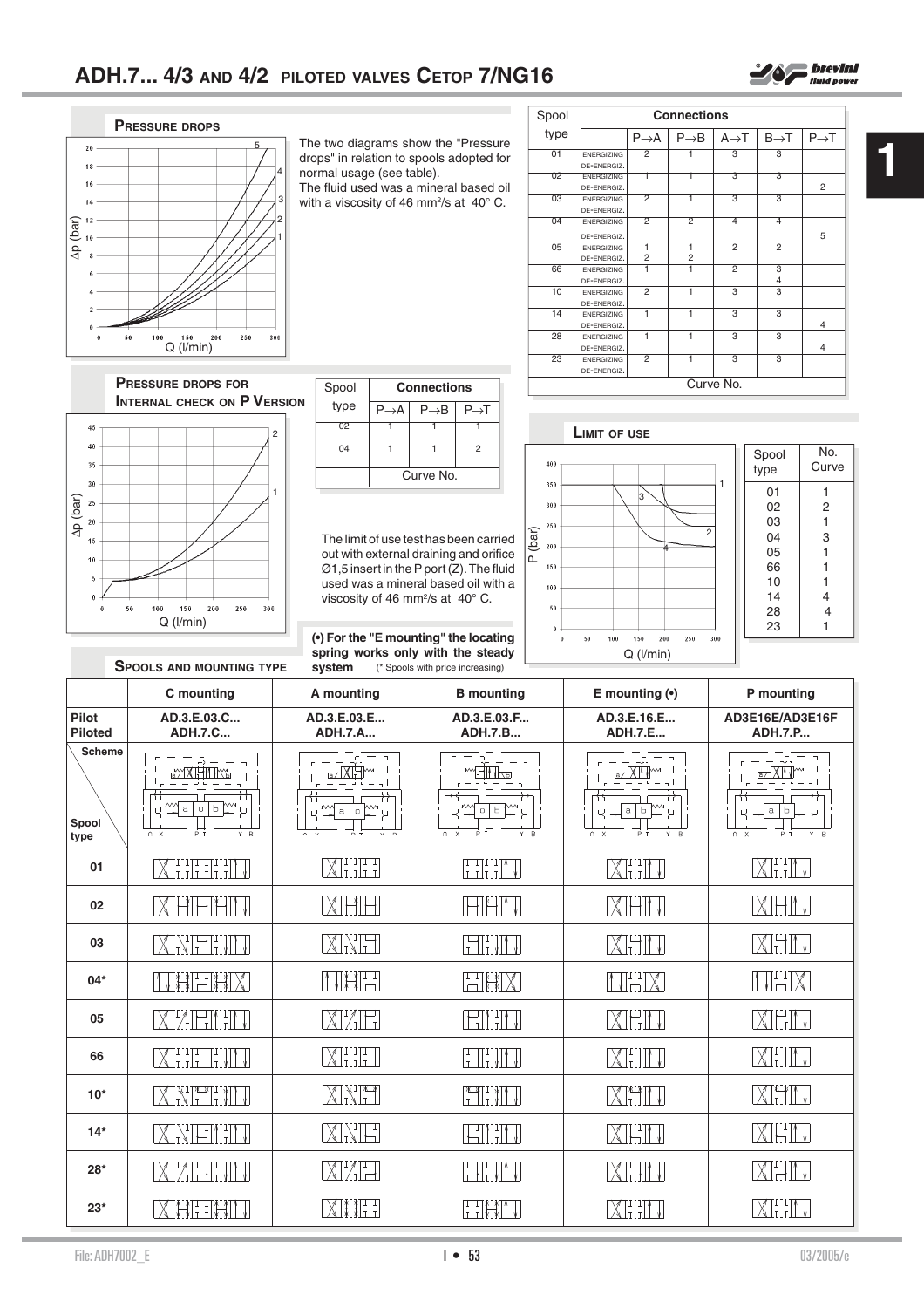

**1**

| Max. operating pressure ports P/A/B                  | 350 bar                                  |
|------------------------------------------------------|------------------------------------------|
| Max. operating pressure port T (int. drainage)       | 160 bar                                  |
| Max. operating pressure port T (ext. drainage)       | 250 bar                                  |
| Max. piloting pressure                               | 210 bar                                  |
| Min. piloting pressure                               | 12 bar                                   |
| Max flow                                             | 300 l/min.                               |
| Piloting oil volume for engagement 3 position valves | $4 \text{ cm}^3$                         |
| Piloting oil volume for engagement 2 position valves | $8 \text{ cm}^3$                         |
| Hydraulic fluid                                      | mineral oil DIN 51524                    |
| Fluid viscosity                                      | $2.8 \div 380$ mm <sup>2</sup> /s        |
| Fluid temperature                                    | $-20^{\circ}$ C $\div$ 70 $^{\circ}$ C   |
| Ambient temperature                                  | $-20^{\circ}$ C $\div$ 50 $^{\circ}$ C   |
| Max. contamination level                             | class 10 in accordance with              |
|                                                      | NAS 1638 with filter $\beta_{25} \ge 75$ |
| Weight ADH7 without pilot valve                      | 7 Kg                                     |
| Weight ADH7 with pilot valve with 1 AC solenoid      | 8,2 Kg                                   |
| Weight ADH7 with pilot valve with 1 DC solenoid      | 8,4 Kg                                   |
| Weight ADH7 with pilot valve with 2 AC solenoids     | 8,5 Kg                                   |
| Weight ADH7 with pilot valve with 2 DC solenoids     | 9 Kg                                     |
|                                                      |                                          |

**Note**: the solenoid valve type **ADC.3.E...** (with A09 coil) and **AD3.E...** (with D15 or B14 coils) could be used both as pilote valve, without any changement of technical features.

**PILOT SOLENOID CONTROL VALVE SPECIFICATIONS** FOR DIFFERENT CONTROLS, PLEASE CONTACT OUR TECHNICAL ARON SERVICE

#### **Switching time**

Such values refer to a tests carried out with Aron solenoid valve type AD3E03 with  $P = 100$  bar pressure and  $Q = 100$  $l/min$  flow. Orifice ø1.5 mm, insert on piloting port, using a mineral oil at 40°C. with 46 mm<sup>2</sup>/s viscosity.

#### **TEMPI DI RISPOSTA VALVOLA PILOTATA**

| Solenoids | <b>ENERGIZING</b> $\pm 10\%$ (ms) |    |                 |          |             | DE-ENERGIZING $\pm$ 10% (ms) |
|-----------|-----------------------------------|----|-----------------|----------|-------------|------------------------------|
| No. Spool | $01 - 03$                         |    |                 |          | $01 - 03$   |                              |
| Scheme    | 2 positions                       |    | 3 positions     |          | 2 positions | 3 positions                  |
| AC        | 50                                | 20 |                 |          | 25          | 30                           |
| DC        | 70                                |    | 35              |          | 40          | 50                           |
| No. Spool | 02                                |    | 04<br>$02 - 04$ |          | $02 - 04$   |                              |
| Scheme    | 2 posit.                          |    | 2 posit.        | 3 posit. | 2 positions | 3 positions                  |
| <b>AC</b> | 35                                |    | 60              | 30       | 25          | 25                           |
| DC        | 55                                |    | 80              | 40       | 40          | 50                           |



**1** Piloted solenoid valve type **AD3E...** or **ADC.3.E... CETOP 3/NG6 2** Calibrated diaphragms **AD3E...** 

**3** Flow regulation valve type **AM3QF..C**

**4** Pressure reduction valve type **AM3RD..C**

**5** Main valve type **ADH7..E**

#### **CETOP 7 MOUNTING SURFACE**



• Piloted valve fixing:

 n° 4 screws T.C.E.I. M10x60 - Tightening torque 40 Nm

 n° 2 screws T.C.E.I. M6x55 - Tightening torque 8 Nm Fixing screws UNI 5931 with material specifications 12.9

• Seals:

 n° 4 OR 2-118 PARKER (type 130) n° 2 OR 2-013 PARKER (type 2043)

### **SPOOL STROKE ADJUSTMENT**

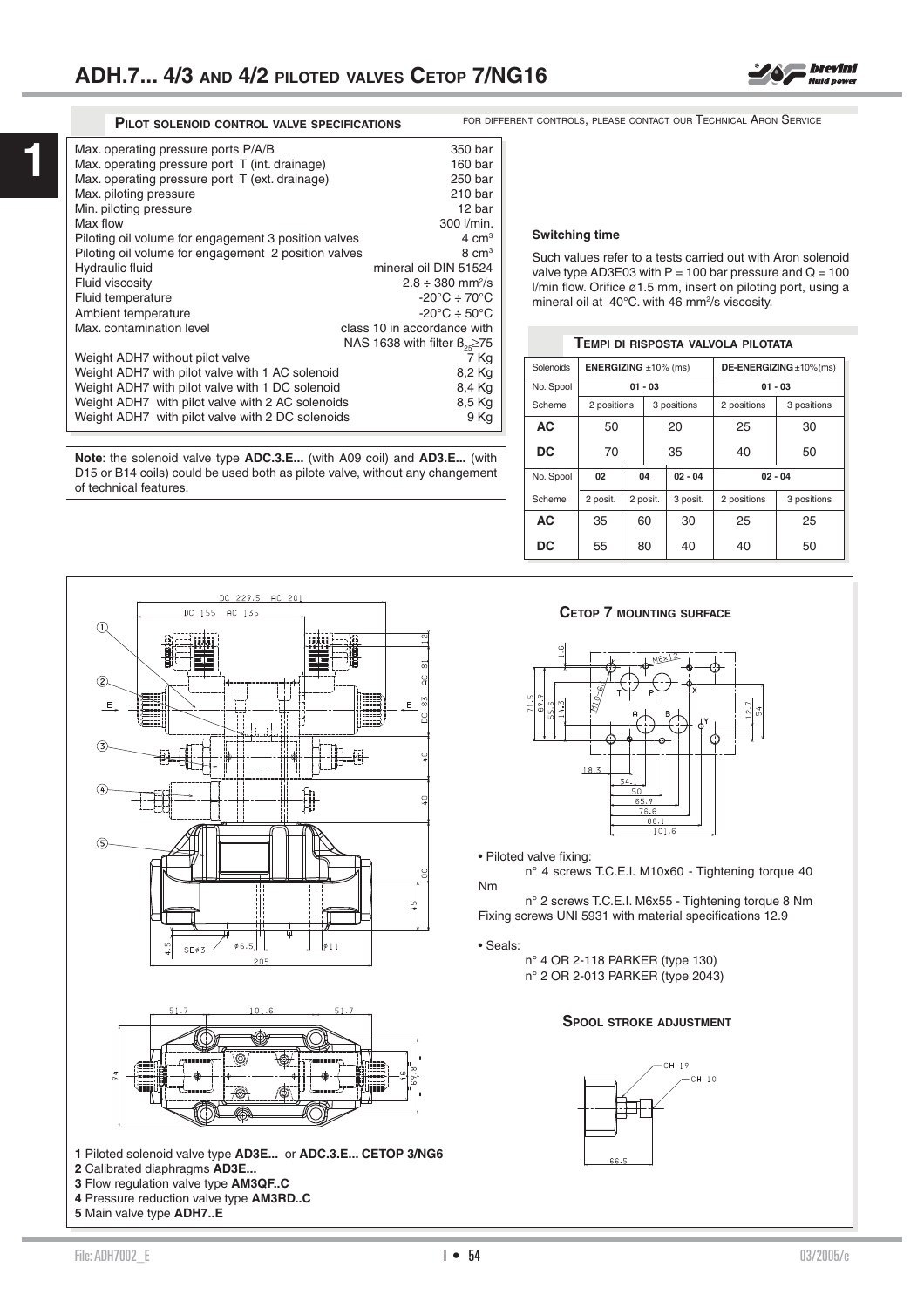



# **BSH.7.14 WITH P, T AND A, B SIDE 3/4" BSP**